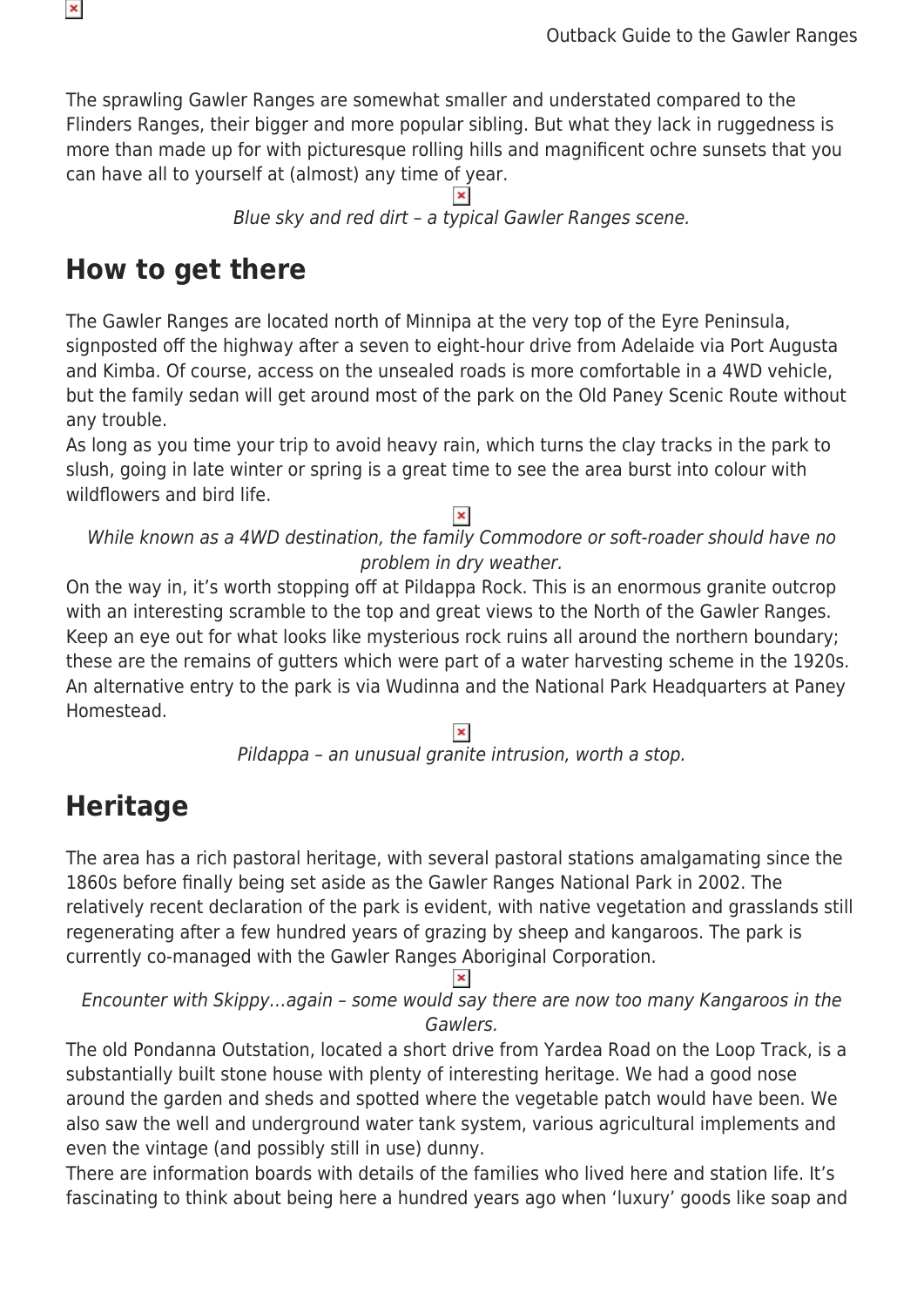leather boots were sold by a travelling pedlar who only visited a few times a year. The house has now been fully restored by the Friends of the Gawler Ranges and it's possible to book and stay here by contacting the Friends on 0437 586 725.

Pondanna Outstation – 50km to the nearest highway, imagine living here in the horse and cart days of 1849.

## **What to do**

The park offers plenty of activities in the way of natural and geological heritage, and most of the points of interest are accessed on short walking trails.

- We visited the famous Organ Pipes one afternoon, but the sun had already gone behind the hills, so the lighting was very dull. Visit these ancient volcanic formations in the morning to see them in all their splendour.
- Explore for pools of water at Kolay Mirica Falls. This is accessed via a short walk from a car park near the Loop Track.
- Amble around the old ruins, water tanks and channels and discover artefacts from the Park's previous pastoral life.

 $\pmb{\times}$ Plenty of wildlife in the Ranges – Echidnas, Budgies, Kangaroos.

## **Wildlife spotting**

- Take [binoculars](https://www.snowys.com.au/binoculars) and try spotting the myriad threatened bird species living in the dense scrub and spikey bushes.
- Look out for lots of wildlife and the stampedes of kangaroos.
- Slowly cruise the red dirt roads throughout the park. Vehicle touring is at more of a gentle pace than serious low-range work, but some of the hill climbs might keep you on your toes.

 $\pmb{\times}$ 

Plenty of options for bushwalking to points and peaks of interest.

# **Informal bushwalking**

- There aren't many N.P.W.S marked walking trails, but plenty of options exists for informal bushwalking around the park. Some of the small peaks make for good evening hikes after dinner, such as Mt Fairview. This can be accessed from the campground at Chillunie.
- Or just climb up a hill wherever you're camping to watch the sunset and perhaps stay a bit longer for an unhindered view of stars all the way to the horizon.

Pastel Sunset from Scrubby Peak Campground.

 $\pmb{\times}$